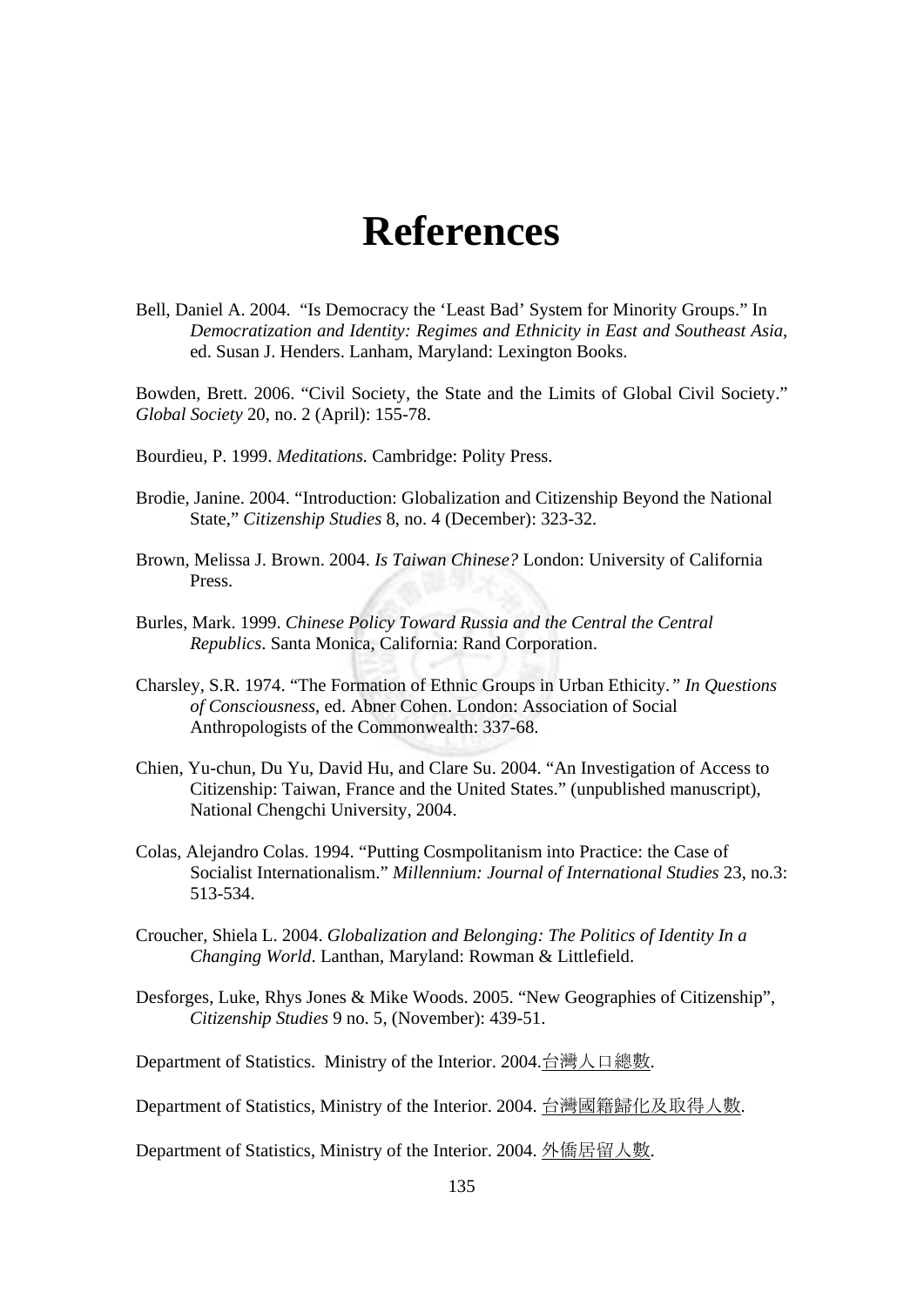- Evans, Paul M. 2004. "Human Security and East Asia: In the Beginning." *Journal of East Asian Studies* 4: 263-284.
- Ferguson, Adam and Duncan Forbes. 1966. *An Essay on the History of Civil Society 1767,* Edinburgh: Edinburgh University Press.
- Franklin, Daniel. 2007. "Podcast of the world in 2007." (Podcast), *The Economist*, 2007.
- Gellner, Ernst. 1994. *Conditions of Liberty: Civil Society and its Rivals.* New York: Allen Lane.
- Hansen. John A. and Evan M. Smith, *A World of Teaching: Personal Journeys Through The World's English-Speaking Classrooms*. Westport, Connecticut: Bergin & Garvey: xiii.
- He, Baogang. 2003. "China's national identity: A source of conflict between democracy and nationalism." In *Nationalism, Democracy and National Integration in China*, ed. Leong H. Liew and Shaoguang Wang, 170-96. London and New York: RoutledgeCurzon.
- Hsiao, A-chin. 2000. *Contemporary Taiwanese Cultural Nationalism.* London: Routledge.
- Keohane, Robert O. and Joseph S. Nye Jr. 2000. "Globalization: What's New? What's Not? (And So What?)" *Foreign Policy* 118 (Spring): 104-19.
- Kung, Lorna and Fang-ping Wang, "The Theory and Practice of the Management of the Migrant Workers In Taiwan," Solidarity Front of Women Workers on the World Wide Web at http://www.isgnweb.org/pub/08-004.htm retrieved 9/15/06.
- Lampton, David M. 2001. "China's Foreign and National Security Policy-Making Process: Is It Changing, and Does It Matter?" In *The Making of Chinese Foreign and Security Policy: In the Era of Reform, 1978-2000, ed.* David M. Lampton. Palo Alto, California: Stanford University Press.
- Leifer, Michael (ed.). 2000. *Asian Nationalism.* New York: Routledge.
- Lipset, Seymour M. 1991.*Continental Divide.* London: Routledge.
- Marchetti, Raffaele. 2006. "Global Governance or World Federalism? A Cosmopolitan Dispute on Institutional Models. " *Global Society* 20, no. 3, (July): 287-305.
- McGee, T.G. and Gisele Yasman. 1997. "Work, Space, and Place in the Cities of the East Asian Pacific Rim." In *Culture and the City in East Asia,* ed. Won Bae Kim, Mike Douglass and Sang Chuel Choe. Oxford: Oxford University Press.
- Minkoff, Deborah. 1998. "Producing Social capital: National Social Movements and Civil Society." *American Behavioral Scientist* 40, no. 5: 606-19.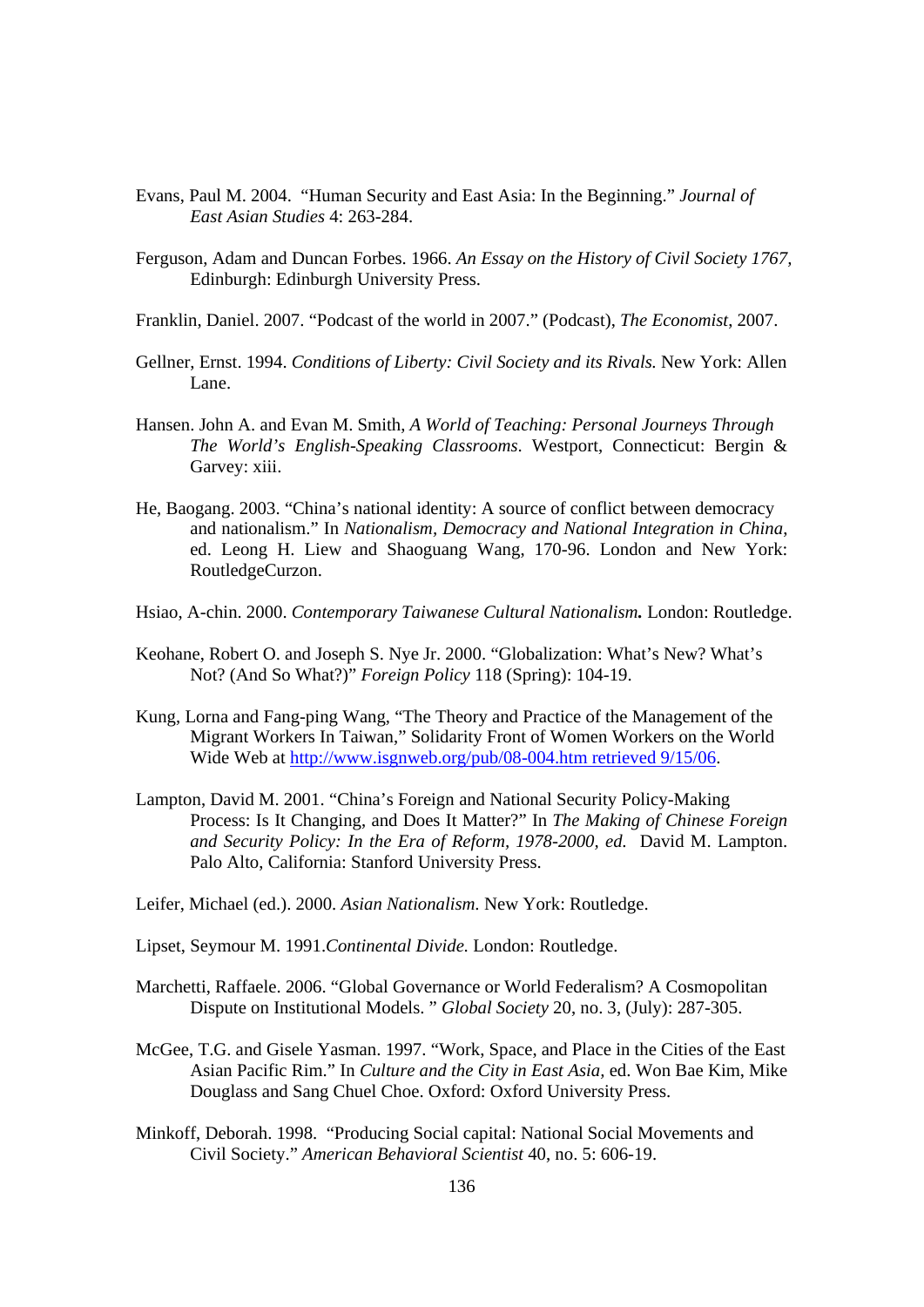Molz, Jennie G. 2003. "Getting a 'Flexible Eye': Round the World Travel and Scales of Cosmopolitan Citizenship," *Citizenship Studies* 9, No. 5 (November): 517-531.

Phizicklea, A. 1993. *One Way Ticket: Migration and Female Labour.* London: Routledge.

- Phizacklea, A. 2002. *Trans-nationalism and the Politics of Belonging*. New York: Routledge.
- Poole, Ross. 1999. *Nation and Identity.* London: Routledge.
- Rankin, Katherine N. and Kinishka Goonewardena. 2004. "Is Democracy the 'Least Bad' System for Minority Groups." In *Democratization and Identity: Regimes and Ethnicity in East and Southeast Asia*, ed. Susan J. Henders. Lanham, Maryland: Lexington Books.
- Reskin, A. and I. Padavic, I. 2002. *Women and Men at Work*. Thousand Oaks, California: Pine Forge Press).
- Savage, Mike, Gaynor Bagnall and Brian Longhurst. 2005. *Globalization and Belonging.*  London: Sage
- Simon, Roger. 1982. *Gramsci's Political Thought: An Introduction*. London: Lawrence & Wishart.
- Skrbis, Zlatko. 1999. *Long-distance Nationalism: Diasporas, Homelands and Identities.*  Brookfield, Vermont: 1999.
- Stevenson, Nick. 2002. "Cosmopolitanism and the Future of Democracy: Politics, Culture and the Self." *New Political Economy* 7, no. 2 (July): pp. 251-67.
- Suettinger, Robert L. 2004. "The Rise and Descent of 'Peaceful Rise," *China Leadership Monitor* 12 no. 1 (Fall): 1-10.
- Swaine, Michael D. 2004 "Trouble in Taiwan". *Foreign Affairs.* 83, no. 2 (March/April): On-line at http://www.foreignaffairs.org/
- Tang, Ching-Ping. 2003. "Democratizing Urban Politics and Civic Environmentalism in Taiwan", *China Quarterly* 176: 1029-51.
- *Taipei Times.* 2006.January 16: 2.
- Taylor, Charles. 1996. *Human agency and Language: Philosophical Papers 1* Cambridge, UK: Cambridge University Press.
- TEDS Questionnaire. 2004. Election Study Center of National Chengchi University.

Wang, Gungwu. 1995. *The Chinese Way: China's Position in International Relation.*